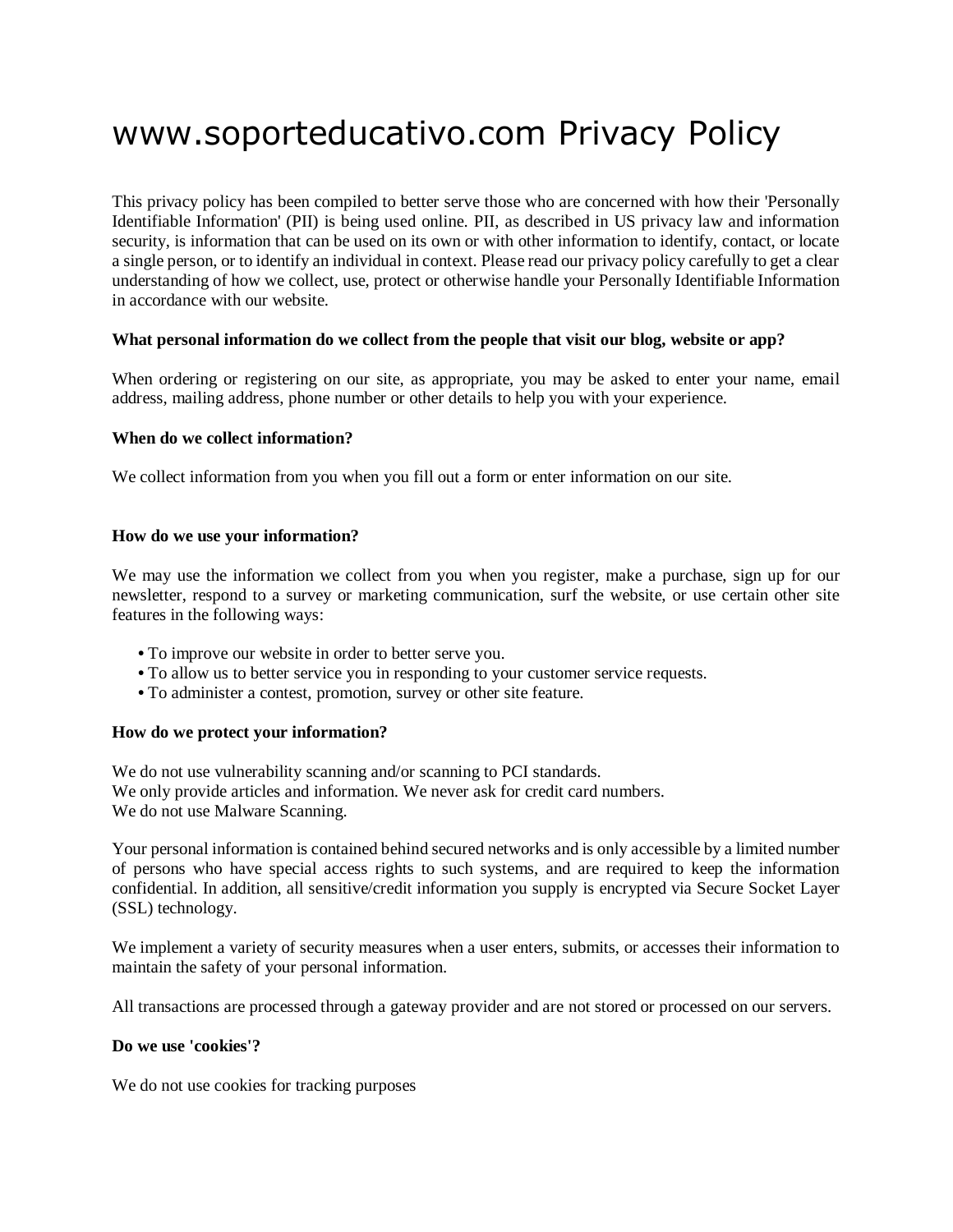You can choose to have your computer warn you each time a cookie is being sent, or you can choose to turn off all cookies. You do this through your browser settings. Since browser is a little different, look at your browser's Help Menu to learn the correct way to modify your cookies.

If you turn cookies off, Some of the features that make your site experience more efficient may not function properly.that make your site experience more efficient and may not function properly.

## **Third-party disclosure**

We do not sell, trade, or otherwise transfer to outside parties your Personally Identifiable Information.

## **Third-party links**

Occasionally, at our discretion, we may include or offer third-party products or services on our website. These third-party sites have separate and independent privacy policies. We therefore have no responsibility or liability for the content and activities of these linked sites. Nonetheless, we seek to protect the integrity of our site and welcome any feedback about these sites.

## **Google**

Google's advertising requirements can be summed up by Google's Advertising Principles. They are put in place to provide a positive experience for users. https://support.google.com/adwordspolicy/answer/1316548?hl=en

We have not enabled Google AdSense on our site but we may do so in the future.

## **California Online Privacy Protection Act**

CalOPPA is the first state law in the nation to require commercial websites and online services to post a privacy policy. The law's reach stretches well beyond California to require any person or company in the United States (and conceivably the world) that operates websites collecting Personally Identifiable Information from California consumers to post a conspicuous privacy policy on its website stating exactly the information being collected and those individuals or companies with whom it is being shared. - See more at: http://consumercal.org/california-online-privacy-protection-act-caloppa/#sthash.0FdRbT51.dpuf

#### **According to CalOPPA, we agree to the following:**

Users can visit our site anonymously.

Once this privacy policy is created, we will add a link to it on our home page or as a minimum, on the first significant page after entering our website.

Our Privacy Policy link includes the word 'Privacy' and can easily be found on the page specified above.

You will be notified of any Privacy Policy changes:

**•** On our Privacy Policy Page

Can change your personal information:

**•** By logging in to your account

## **How does our site handle Do Not Track signals?**

We honor Do Not Track signals and Do Not Track, plant cookies, or use advertising when a Do Not Track (DNT) browser mechanism is in place.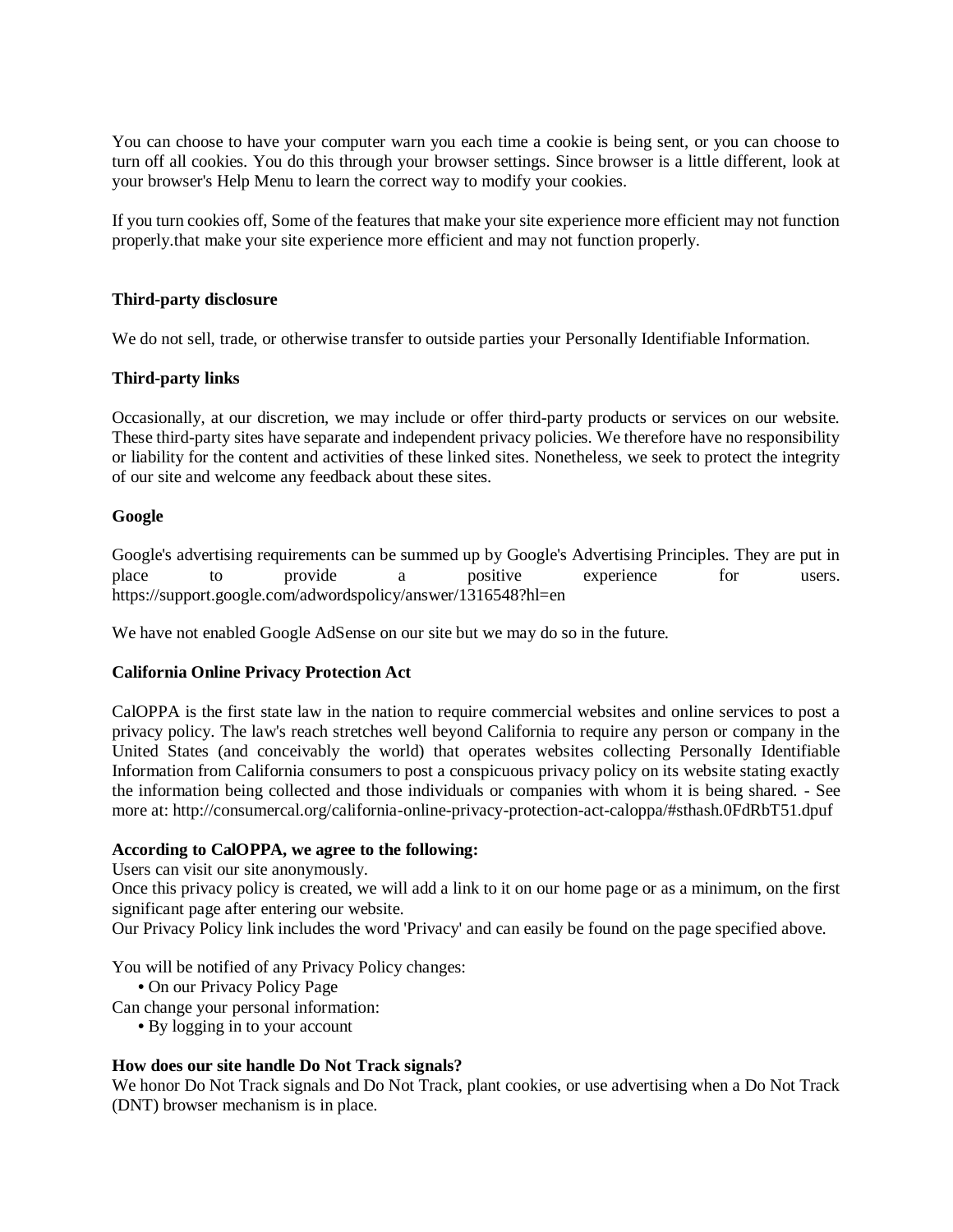## **Does our site allow third-party behavioral tracking?**

It's also important to note that we do not allow third-party behavioral tracking

## **COPPA (Children Online Privacy Protection Act)**

When it comes to the collection of personal information from children under the age of 13 years old, the Children's Online Privacy Protection Act (COPPA) puts parents in control. The Federal Trade Commission, United States' consumer protection agency, enforces the COPPA Rule, which spells out what operators of websites and online services must do to protect children's privacy and safety online.

We do not specifically market to children under the age of 13 years old.

## **Fair Information Practices**

The Fair Information Practices Principles form the backbone of privacy law in the United States and the concepts they include have played a significant role in the development of data protection laws around the globe. Understanding the Fair Information Practice Principles and how they should be implemented is critical to comply with the various privacy laws that protect personal information.

## **In order to be in line with Fair Information Practices we will take the following responsive action, should a data breach occur:**

We will notify the users via in-site notification

**•** Within 7 business days

We also agree to the Individual Redress Principle which requires that individuals have the right to legally pursue enforceable rights against data collectors and processors who fail to adhere to the law. This principle requires not only that individuals have enforceable rights against data users, but also that individuals have recourse to courts or government agencies to investigate and/or prosecute non-compliance by data processors.

## **CAN SPAM Act**

The CAN-SPAM Act is a law that sets the rules for commercial email, establishes requirements for commercial messages, gives recipients the right to have emails stopped from being sent to them, and spells out tough penalties for violations.

#### **We collect your email address in order to:**

• Market to our mailing list or continue to send emails to our clients after the original transaction has occurred.

#### **To be in accordance with CANSPAM, we agree to the following:**

- **•** Not use false or misleading subjects or email addresses.
- **•** Identify the message as an advertisement in some reasonable way.
- **•** Include the physical address of our business or site headquarters.
- **•** Monitor third-party email marketing services for compliance, if one is used.
- **•** Honor opt-out/unsubscribe requests quickly.
- **•** Allow users to unsubscribe by using the link at the bottom of each email.

#### **If at any time you would like to unsubscribe from receiving future emails, you can email us at**

soporteducativoenaccion@gmail.com and we will promptly remove you from **ALL** correspondence.